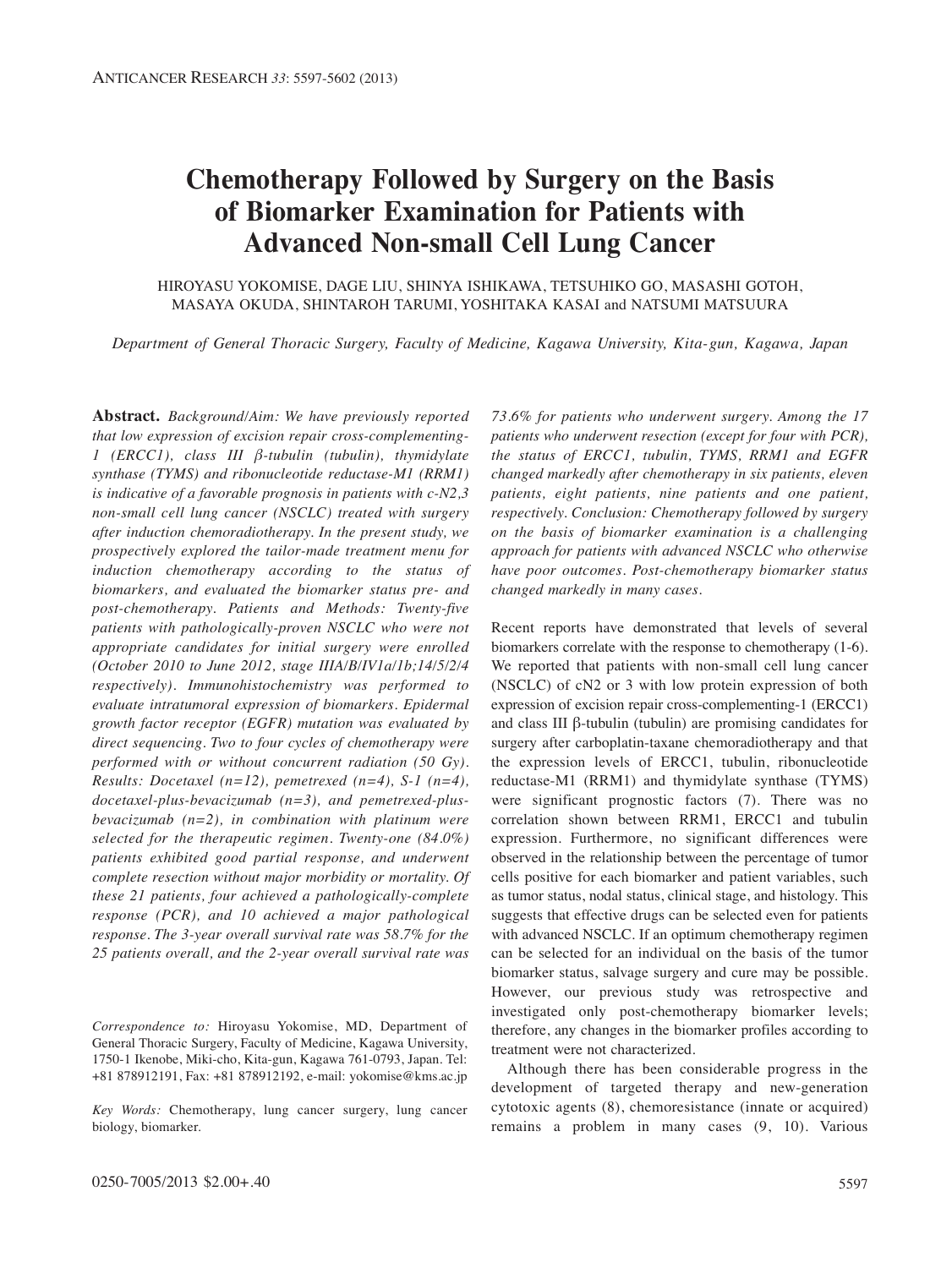investigators have attempted to characterize the molecular mechanisms of chemoresistance. These mechanisms include efflux of the chemotherapeutic agent from the tumor cell, modification of drug targets, mutation in mitotic checkpoint signals, drug sequestration, de-toxification of cytotoxic agents, and enhanced DNA repair mechanisms (10). Another possible mechanism of chemoresistance may be related to changes in biomarker profiles.

In the present prospective study, we examined the pre- and post-chemotherapy biomarker status and tailored treatment with chemotherapy followed by surgery on the basis of pretreatment biomarker profiles for patients with advanced NSCLC who were not appropriate candidates for upfront surgery. Furthermore, we examined the relationship between chemoresistance and changes in the biomarker profile.

# **Patients and Methods**

*Patients and treatments.* This study was approved by the Institutional Review Board of Kagawa University (Heisei 14-7), and written informed consent was obtained from all patients. Between October 2010 and June 2012, 25 patients with pathologically proven advanced NSCLC were enrolled. Most cases were bulky N2-N3 tumor (17/25; 68%), including treatable single brain metastasis and adrenal metastasis. Pre-treatment biopsy was performed in all patients in this study. The intratumoral expression of ERCC1, tubulin, TYMS and RRM1 were measured by immunohistochemistry as reported previously (7). Epidermal growth factor receptor (EGFR) mutation status was analyzed by direct sequencing (11).

Drug selection was conducted as follows: i) patients with tubulinnegative carcinoma received platinum and docetaxel; ii) patients with TYMS-negative and tubulin-positive non-squamous carcinoma received platinum and pemetrexed; iii) patients with TYMS-negative and tubulin-positive squamous carcinomas received platinum and S-1; iv) patients with RRM1-negative tumors received platinum and gemcitabine; v) when all biomarkers were positive or when the patient was allergic to the assigned drug, alternative selection was docetaxel or second-best drug; and vi) bevacizumab was given to patients with stage IV non-squamous carcinoma who were not candidates for local radiotherapy. Concurrent thoracic irradiation at a dose of 50 Gy was performed in patients with stage III disease (Figure 1). All patients underwent a previously described induction therapy for up to four cycles (7). Briefly, this regimen consisted of carboplatin (area under the curve, 6 mg/ml min; 30-min intravenous infusion), docetaxel (60 mg/m2, 3-h intravenous infusion), pemetrexed (500 mg/m2) or bevacizumab (7.5 mg/kg) on day 1 at weeks 1, 2, 3, and 5 plus concurrent thoracic irradiation at a dose of 50 Gy. For the carboplatin and S-1 arm, S-1 (80 mg/m2) was given from day 1 to day 15 in every cycle, Gemcitabine chemotherapy was not given as a result. For radiotherapy, an area including the hilum of the lung and mediastinum with a 1.5-cm margin from the periphery of the primary lesion was irradiated with 2 Gy/day from week 5 along with concurrent thoracic irradiation to a dose of 50 Gy. The patients received irradiation five times per week, with two non-irradiation days.

Routine re-evaluation was carried out according to the New Guidelines for Evaluation of the Treatment Response of Solid Tumors (12). The decision to proceed with surgery was made on the



Figure 1. *The criteria used for drug selection in the present study. β-Tubulin: class III β-tubulin; TYMS: thymidylate synthase; RRM1: ribonucleotide reductase M1; Sq: squamous cell carcinoma; Non-Sq: non squamous cell carcinoma; DOC: docetaxel; PEM: pemetrexed; GEM: gemcitabin.*

basis of findings from chest computerized tomography (CT) and Fluorodeoxyglucose Positron Emission Tomography (FDG-PET) imaging. Marked shrinkage of the tumor and more than 70% reduction of a maximum standardized uptake value  $(SUV_{\text{max}})$  of tumor were taken into consideration (13). Following re-evaluation, surgery was attempted for patients in whom R0 resection was deemed possible. The pathological effect of induction therapy was evaluated according the General Rules for Clinical and Pathological Record of Lung Cancer, Sixth Edition (14), as a pathologically complete response (complete cancer cell death), a major response (fewer than one-third of cancer cells viable), or a minor response (more than one-third of cancer cells viable). Twenty-five patients with stage IIIA to IV NSCLC were investigated, as shown in Table I. These patients included 12 patients with adenocarcinoma, 11 patients with squamous cell carcinomas, and two with other carcinoma types.

*Immunohistochemistry.* Biopsy was performed on all patients. Tumor cell samples were collected *via* bronchoscopy, mediastinoscopy or washing solution and were embedded with glucomannan as a cell block (15). Immunohistochemistry was performed as reported previously (6, 7). A mouse monoclonal antibody against ERCC1 (FL-297; Santa Cruz Biotechnology, Inc., Santa Cruz, CA, USA; diluted 1:200), a rabbit monoclonal antibody against tubulin (EP1569Y; Epitomics, Inc., Burlingame, CA, USA; diluted 1:500), a rabbit monoclonal antibody against TYMS (diluted 1:500; kindly provided by Dr. M. Fukushima, Tokushima Research Center, Japan), and a rabbit polyclonal antibody against RRM1 (10526-1-AP; Protein Tech Group, Chicago, IL, USA; diluted 1:500) were used. Formalin-fixed paraffin-embedded tissue was mounted on poly-L-lysine-coated slides. The sections were deparaffinized and rehydrated, and the slides were then heated in a microwave oven for 10 min in 10 μmol/l citrate buffer solution at pH 6.0. After quenching the endogenous peroxidase activity with 0.3%  $H_2O_2$  (in absolute methanol) for 30 min, duplicate sections were incubated overnight with each of the respective primary antibodies. The slides were then incubated for 1 h with biotinylated anti-mouse or anti-rabbit IgG secondary antibodies (Vector Laboratories, Inc., Burlingame, CA, USA). The sections were incubated with avidin-biotin-peroxidase complex (Vector Laboratories, Inc.) for 1 h, and antibody binding was visualized with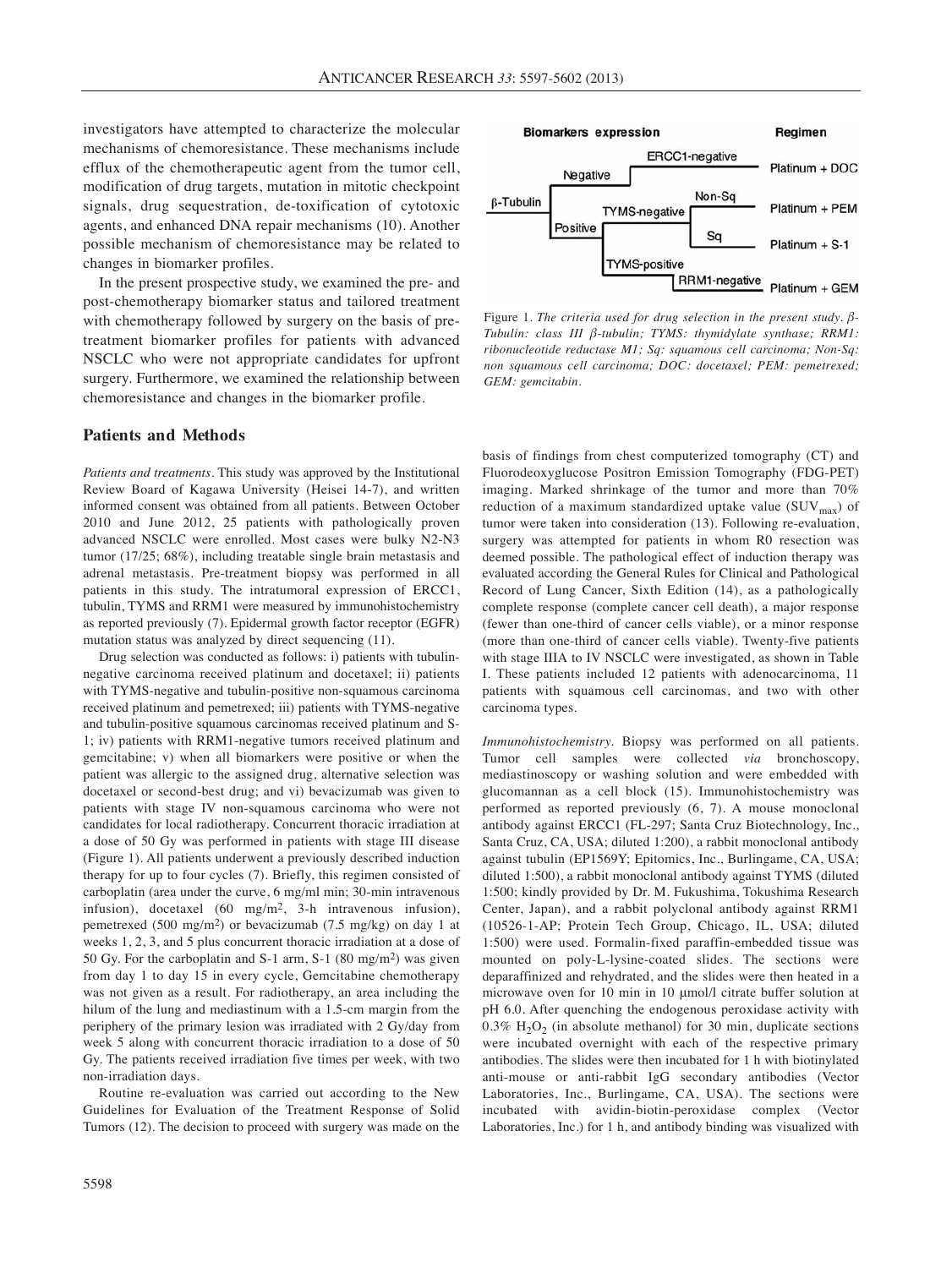Table I. *Patients' characteristics.*

| Characteristic                           | No. of patients | Percentage |
|------------------------------------------|-----------------|------------|
| Total no. of patients                    | 25              | 100        |
| Age, years                               |                 |            |
| Median                                   | 66.0            |            |
| Range                                    | 34-78           |            |
| Gender                                   |                 |            |
| Male                                     | 21              | 84.0       |
| Female                                   | $\overline{4}$  | 16.0       |
| Histology                                |                 |            |
| Adenocarcinoma                           | 12              | 48.0       |
| Squamous cell carcinoma                  | 11              | 44.0       |
| Other                                    | $\overline{c}$  | 8.0        |
| Clinical stage                           |                 |            |
| <b>IIIA</b>                              | 14              | 56.0       |
| <b>IIIB</b>                              | 5               | 20.0       |
| IV                                       | 6               | 24.0       |
| Therapeutic menu                         |                 |            |
| $Platinum + DOC + RTx$                   | 12              | 48.0       |
| $Platinum + PEN + RTx$                   | 4               | 16.0       |
| $Platinum + DOC + BEV$                   | 3               | 12.0       |
| $Platinum + S-1 + RTx$                   | 3               | 12.0       |
| Platinum + PEM + BEV                     | $\overline{2}$  | 8.0        |
| Platinum $+ S-1$                         | 1               | 4.0        |
| Response to induction therapy            |                 |            |
| Partial response                         | 21              | 84.0       |
| Stable disease                           | 3               | 12.0       |
| Progressive disease                      | 1               | 4.0        |
| Method of surgical resection             |                 |            |
| Lobectomy or bilobectomy                 | 19              | 76.0       |
| Pneumonectomy                            | 2               | 8.0        |
| Without surgery                          | 4               | 16.0       |
| Pathological effect of induction therapy |                 |            |
| Complete response                        | 4               | 19.1       |
| Major response                           | 10              | 47.6       |
| Minor response                           | 7               | 33.3       |

BEV: Bevacizumab; DOC: docetaxel; PEM: pemetrexed; RTx: concurrent irradiation.

3,3'-diaminobenzidine tetrahydrochloride. Lastly, the sections were lightly counterstained with Mayer's hematoxylin.

All immunostained sections were independently evaluated by two investigators who had no knowledge of the patient characteristics. A sample was classified as: ERCC1-positive tumor if >30% of the tumor cells exhibited positive staining; tubulin-positive tumor if >30% of the tumor cells were positively stained for tubulin; RRM1 positive tumor if >40% of the tumor cells were positively stained for RRM1. For evaluation of TYMS, all sections were scored in a semiquantitative manner according to a method described previously, which reflects both the intensity and percentage of cells showing staining at each intensity. Intensity was classified as 0 (no staining), +1 (weak staining), +2 (distinct staining), or +3 (very strong staining). A value designating the 'HSCORE' was obtained for each slide using the following algorithm: HSCORE=  $\Sigma$ (I X PC), where I and PC represent the staining intensity and the percentage of cells staining at each intensity, respectively, and the corresponding HSCOREs were calculated separately on each slide.



Figure 2. *Stage change after induction chemotherapy in 21 patients who underwent surgery.*

If the HSCORE for TYMS in a given specimen was >30, the sample was classified as TYMS-positive (7).

*Statistical analysis*. Overall survival was defined as the time from treatment initiation to the date of death due to any cause. The Kaplan-Meier method was used to estimate the probability of overall survival as a function of time, and differences in the survival of patient subgroups were compared using Mantel's log-rank test. All *p*-values were based on two-tailed statistical analysis, and differences at *p<*0.05 were considered to be statistically significant.

#### **Results**

*Response to induction chemotherapy and surgery.* Docetaxel  $(n=12)$ , pemetrexed  $(n=4)$ , S-1  $(n=4)$ , docetaxel plus bevacizumab (n=3), and pemetrexed plus bevacizumab (n=2), were selected for the therapy on the basis of the biomarker status. Radiological evaluation of the response to induction therapy showed that 21 (84.0%) tumors had a partial response, whereas three (12.0%) exhibited stable disease (SD) and one (4.0%) exhibited progressive disease (PD) out of the 25 patients enrolled in this study (Table I). In patients with SD and PD, the findings of FDG-PET did not improve. There were no significant differences in the response rates when comparing different regimens.

All surgery was performed *via* open thoracotomy, and systematic mediastinal lymph node dissection was performed as well. In all cases, the bronchial stumps were covered with intercostal muscle or pericardial fat. Twenty-one patients with good partial response underwent R0 resection without major morbidities or mortalities. Lobectomy or bi-lobectomy was performed in 19 patients, and pneumonectomy was performed in two out of 21 patients. With regard to the pathological effect of induction therapy, complete response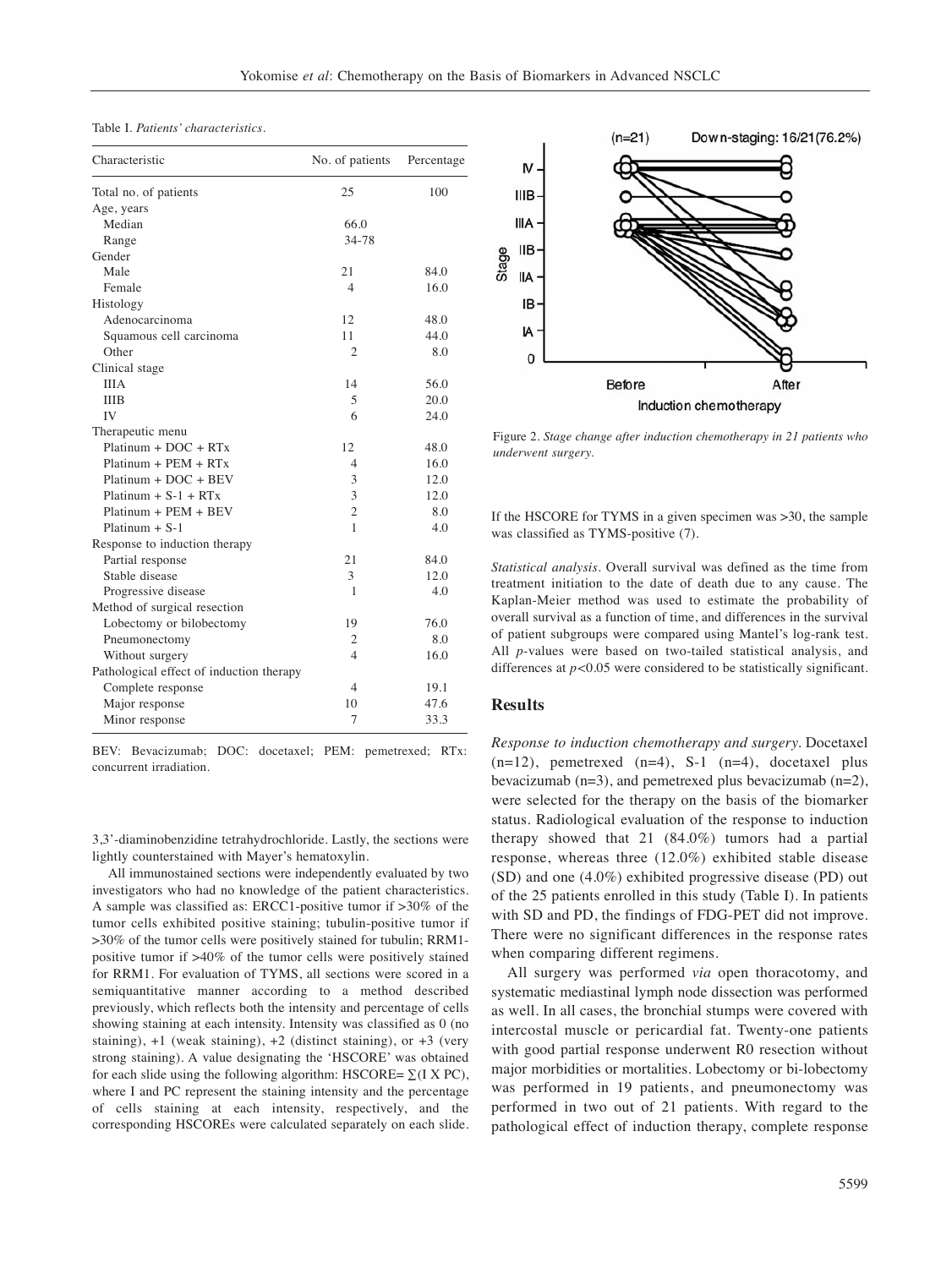| Biomarker   | <b>Status</b> |            | No.              | Percentage (%) |
|-------------|---------------|------------|------------------|----------------|
|             | Pre-chemo     | Post-chemo |                  |                |
| ERCC1       | $\! +$        |            | 5                | 29.4           |
|             |               | $^{+}$     | 1                | 5.9            |
|             | $+$           | $^{+}$     | 1                | 5.9            |
|             |               |            | 10               | 58.8           |
| Tubulin     | $\! +$        |            | 3                | 17.6           |
|             |               | $^{+}$     | 8                | 47.1           |
|             | $\! +$        | $^{+}$     | $\mathfrak{2}$   | 11.8           |
|             |               |            | 4                | 23.5           |
| <b>TYMS</b> | $\! +$        |            | 3                | 17.6           |
|             |               | $^{+}$     | 5                | 29.4           |
|             | $\! +$        | $^{+}$     | 3                | 17.6           |
|             |               |            | 6                | 35.3           |
| RRM1        | $^{+}$        |            | 5                | 29.4           |
|             |               | $^{+}$     | 4                | 23.5           |
|             | $^{+}$        | $^{+}$     | 1                | 5.9            |
|             |               |            | 7                | 41.2           |
| <b>EGFR</b> | $^{+}$        |            | $\boldsymbol{0}$ | $\mathbf{0}$   |
|             |               | $^{+}$     | 1                | 5.9            |
|             | $+$           | $^{+}$     | $\overline{c}$   | 11.8           |
|             |               |            | 14               | 82.4           |
|             |               |            |                  |                |

Table II. *Changes in biomarkers in 17 patients with major or minor pathological response after chemotherapy.*

−: Negative expression; +: positive expression; ERCC1: excision repair cross-complementing 1; TYMS: thymidylate synthase; RRM1: ribonucleotide reductase M1; Tubulin: class III β-tubulin.

was observed in 4 patients (19.1%), major response was observed in 10 patients (47.6%), and minor response was observed in 7 patients (33.3%) out of the 21 who underwent surgery. There were no significant differences in the pathological response when comparing different regimens. With regard to the stage, 16 (76.2%) out of 21 patients achieved tumor downstaging after induction chemotherapy (Figure 2).

*Postoperative biomarker status.* Postoperative biomarker status was markedly different in many cases. Among the 17 patients who underwent resection (except for four patients with pathologically complete response), the status of ERCC1, tubulin, TYMS, RRM1, and EGFR changed after chemotherapy in six, 11, eight, nine and one patient, respectively (Table II). Negative tubulin status changed to positive in five out of seven patients with an absolute indication for docetaxel therapy (tubulin-negative) after docetaxel chemotherapy. Negative TYMS status changed to positive in two out of three patients with an absolute indication for pemetrexed therapy (TYMS-negative and nonsquamous cell carcinoma) after pemetrexed chemotherapy. Similarly, negative TYMS status changed to positive in two out of three patients with an absolute indication for S-1



Figure 3. *Overall survival of 25 patients with non-small cell lung cancer after induction chemotherapy.*

therapy (TYMS-negative and squamous cell carcinoma) after S-1 chemotherapy. Among nine patients whose biomarkers changed from negative to positive, two cases of minor pathological effect and six of intratumoral lymphatic invasion were recorded.

*Overall survival.* The 3-year overall survival rate was 58.7% for the 25 patients. The 2-year overall survival was 73.6% for patients who underwent surgery after induction chemotherapy and was 37.5% for patients who did not undergo surgery. The overall survival rate of patients without surgery was significantly worse than that of patients who underwent surgery after induction chemotherapy (*p=*0.005, Figure 3). Thus far, 12 out of 21 patients have developed postoperative recurrence (four at the primary site, four with lung metastasis, two of brain metastasis and two with adrenal metastasis).

# **Discussion**

We have reported that patients with cN2 or 3 NSCLC with low expression of both ERCC1 and tubulin are promising candidates for surgery after carboplatin-taxane chemoradiotherapy and that expression of ERCC1, tubulin, RRM1, and TYMS were significant prognostic factors in such patients (7). Previous studies demonstrated that there was no correlation between RRM1, ERCC1, and tubulin expression (7) and that the efficacy of new-generation cytotoxic agents for advanced NSCLC is equivalent to that of platinum-based chemotherapy (16). Furthermore, pemetrexed and S-1 are not inferior to first-line chemotherapy for advanced NSCLC (17, 18). Therefore, an appropriate chemotherapy can be selected for any individual on the basis of biomarker status, without any disadvantages in terms of outcomes.

Our previous study had a number of limitations. For example, it was retrospective in nature, and it only investigated biomarkers after chemotherapy. Thus, it was not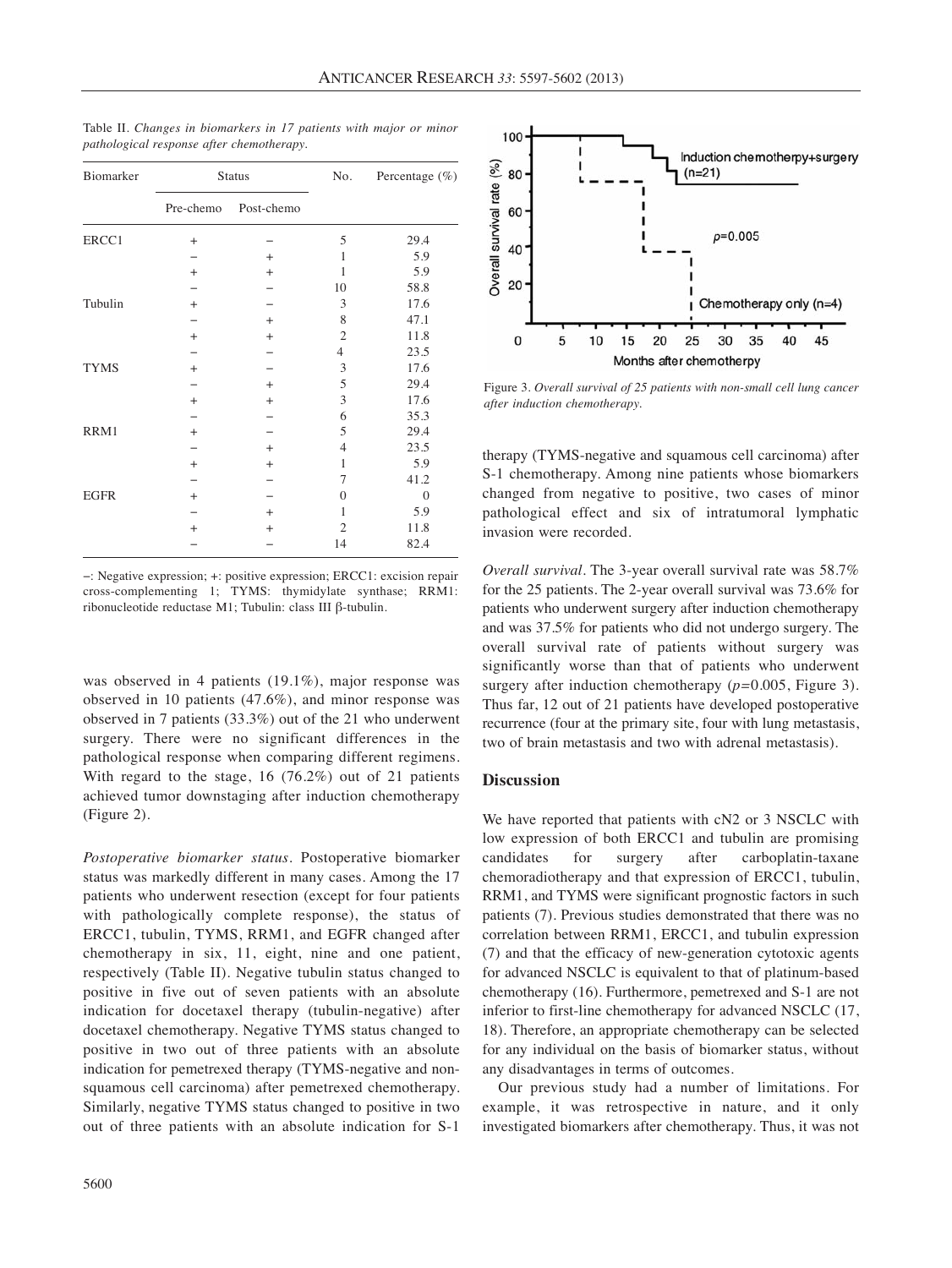possible to identify any biomarkers that correlated with pathologically-complete response. Furthermore, all patients underwent carboplatin-taxane induction chemotherapy, and therefore the true significance of TYMS and RRM1 status for prediction of survival was unclear (7). As a result, we conducted the present prospective study.

Various biomarkers have been described that can predict for response to cytotoxic agents. A sub-analysis of data from The International Adjuvant Lung Cancer Trial (IALT) suggested that ERCC1 was an important biomarker of the response to platinum chemotherapy (1). The Lyon group reported that low expression of tubulin was associated with better survival in patients with advanced lung cancer who were treated with a paclitaxel-based regimen (2). The Spanish Lung Cancer Group reported that a low level of *RRM1* mRNA was associated with better survival in patients with advanced lung cancer who received a gemcitabine/ cisplatin regimen (3). We also reported that low expression of TYMS was associated with better survival in patients receiving adjuvant chemotherapy with a UFT-based regimen (4). A Korean group reported that low expression of TYMS was significantly associated with better clinical outcomes in patients with non-squamous NSCLC who received pemetrexed-based chemotherapy (5). The Memorial Sloan-Kettering Cancer Center group reported that induction chemotherapy with bevacizumab for non-squamous carcinoma was feasible and promising (19).

Based on this tailor-made treatment, 21 patients who exhibited good partial response were able to undergo R0 resection successfully without any major morbidity or mortality. With regard to pathological effects, a complete response or major response was achieved in 66.7% of patients who underwent surgery, and down-staging was observed in 76.2% of such patients. The 3-year survival rate was 58.7% for the 25 patients overall and was 73.6% for patients who underwent surgery after induction chemotherapy.

Chemoresistance can develop during treatment in many cases (9, 10). We unexpectedly found out that biomarker status changed markedly after chemotherapy. When using key cytotoxic agents according to biomarker status, the corresponding negative biomarker status changed to positive after chemotherapy, especially with regard to tubulin. This may be because innately-chemoresistant clones may survive after chemotherapy or because biological profiles may change during chemotherapy. In our limited experience, among 9 patients whose biomarker changed from negative to positive, two cases with minor pathological effect and six with intra-tumoral lymphatic invasion were recorded. Minor pathological effect and intra-tumoral lymphatic invasion are indicative of poor prognosis (13, 20). This change in biomarker status may be related to chemoresistance that develops during chemotherapy. Although we used platinum in all chemotherapy regimens, the change in ERCC1 status was minimal when compared with the markers' changes seen in other biomarkers. This suggests that platinum is a key cytotoxic agent. Change in *EGFR* mutation status was rare during conventional chemotherapy, suggesting that this mutation is fundamentally different from quantitative biomarkers, such as ERCC1 or tubulin.

This study had a number of limitations, particularly the small number of patients and the short observation time. Furthermore, the value of biomarker status remains inconsistent and controversial. The Canadian consensus recommendation on the use of biomarkers for treatment of NSCLC states there to be insufficient evidence that testing for ERCC1, breast cancer susceptibility gene (BRCA), tubulin, RRM1, and P53 influences clinical treatment decisions (21). Booton *et al.* reported that *ERCC1* mRNA levels are not associated with response and survival of patients with advanced NSCLC after platinum-based chemotherapy (22). Gomez-Roca *et al.* reported differential expression of biomarkers between primary NSCLC and metastases (23). Despite this negative background, we have achieved promising early results in patients with advanced NSCLC.

In conclusion, our present prospective study, using a tailor-made treatment regimen according to the ERCC1, tubulin, TYMS and RRM1 status, achieved encouraging results in patiens with advanced NSCLC. Thus, chemotherapy followed by surgery on the basis of biomarker examination is a useful approach for patients with advanced NSCLC who otherwise have poor outcomes. Furthermore, as the post-chemotherapy biomarker status changed markedly in many cases, the biomarker status should be re-evaluated before starting new tailor-made treatment for adjuvant chemotherapy or treatment for recurrence.

# **Conflicts of Interest**

None declared.

# **References**

- 1 Olaussen KA, Dunant A, Fouret P, Brambilla E, Andre F, Haddad V, Taranchon E, Filipits M, Pirker R, Popper HH, Stahel R, Sabatier L, Pignon JP, Tursz T, Le Chevalier T and Soria JC: DNA repair by ERCC1 in non-small cell lung cancer and cisplatin-based adjuvant chemotherapy. N Engl J Med *355*: 983- 991, 2006.
- 2 Seve P, Mackey J, Isaac S, Tredan O, Souquet PJ, Perol M, Lai R, Voloch A and Dumontet C: Class III β-tubulin expression in tumor cells predicts response and outcome in patients with nonsmall cell lung cancer receiving paclitaxel. Mol Cancer Ther *4*: 2001-2007, 2005.
- 3 Rosell R, Danenberg KD, Alberola V, Bepler G, Sanchez JJ, Camps C, Provencio M, Isla D, Taron M, Diz P and Artal A: Ribonucleotide reductase messenger RNA expression and survival in gemcitabine/cisplatin-treated advanced non-small cell lung cancer patients. Clin Cancer Res *10*: 1318-1325, 2004.